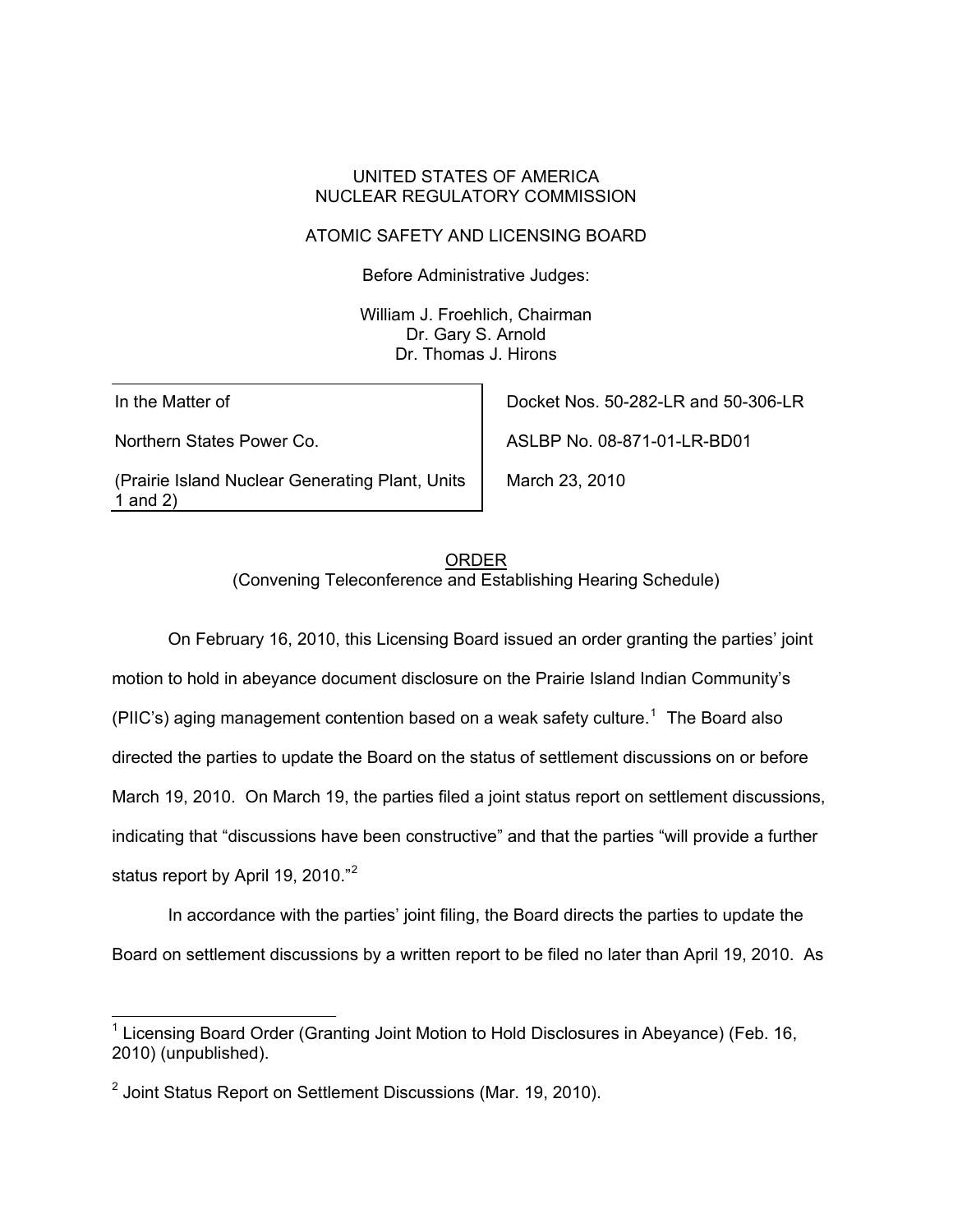the Board has stated in the past, in accordance with 10 C.F.R. § 2.338, the parties are encouraged to resolve their disputes via settlement talks, thereby avoiding the burden of an evidentiary hearing:

The Administrative Dispute Resolution Act of 1996 (ADR Act) encourages the use of alternative dispute resolution by Federal agencies. The parties are encouraged to explore voluntary processes, including settlement talks with or without a neutral, to resolve the issues in this case. Upon request, a settlement iudge from the ASLBP could be appointed. $3$ 

On Tuesday, April 13, 2010 at 1:00 p.m. EDT, the Board will convene a telephone conference to discuss the attached schedule governing the Subpart L hearing in this proceeding.<sup>[4](#page-1-1)</sup> These are the dates that will go into effect in the event the parties are unable to resolve their differences by settlement. The parties shall review the attached schedule and, if they object to any of the deadlines, attempt to reach an agreement on any proposed changes. During the April 13, 2010 telephone conference the parties shall be prepared to discuss any such proposed changes and any other procedural matters leading up to the evidentiary hearing in this case. In addition, the telephone conference will serve as an opportunity to discuss the possible use of the digital data management system (DDMS) during the hearing<sup>[5](#page-1-2)</sup> and, if the

<span id="page-1-0"></span>l  $3$  Notice of Hearing (Application for 20-Year License Renewal), 74 Fed. Reg. 4478, 4479 (Jan. 26, 2009).

<span id="page-1-1"></span><sup>&</sup>lt;sup>4</sup> See 10 C.F.R. Part 2, Appendix B.II, Model Milestones for Hearings Conducted Under 10 C.F.R. Part 2, Subpart L.

<span id="page-1-2"></span><sup>&</sup>lt;sup>5</sup> For more information about the DDMS, see NRC Digital Data Management System (DDMS), http://www.nrc.gov/about-nrc/regulatory/adjudicatory/ddms.html (last visited Mar. 23, 2010).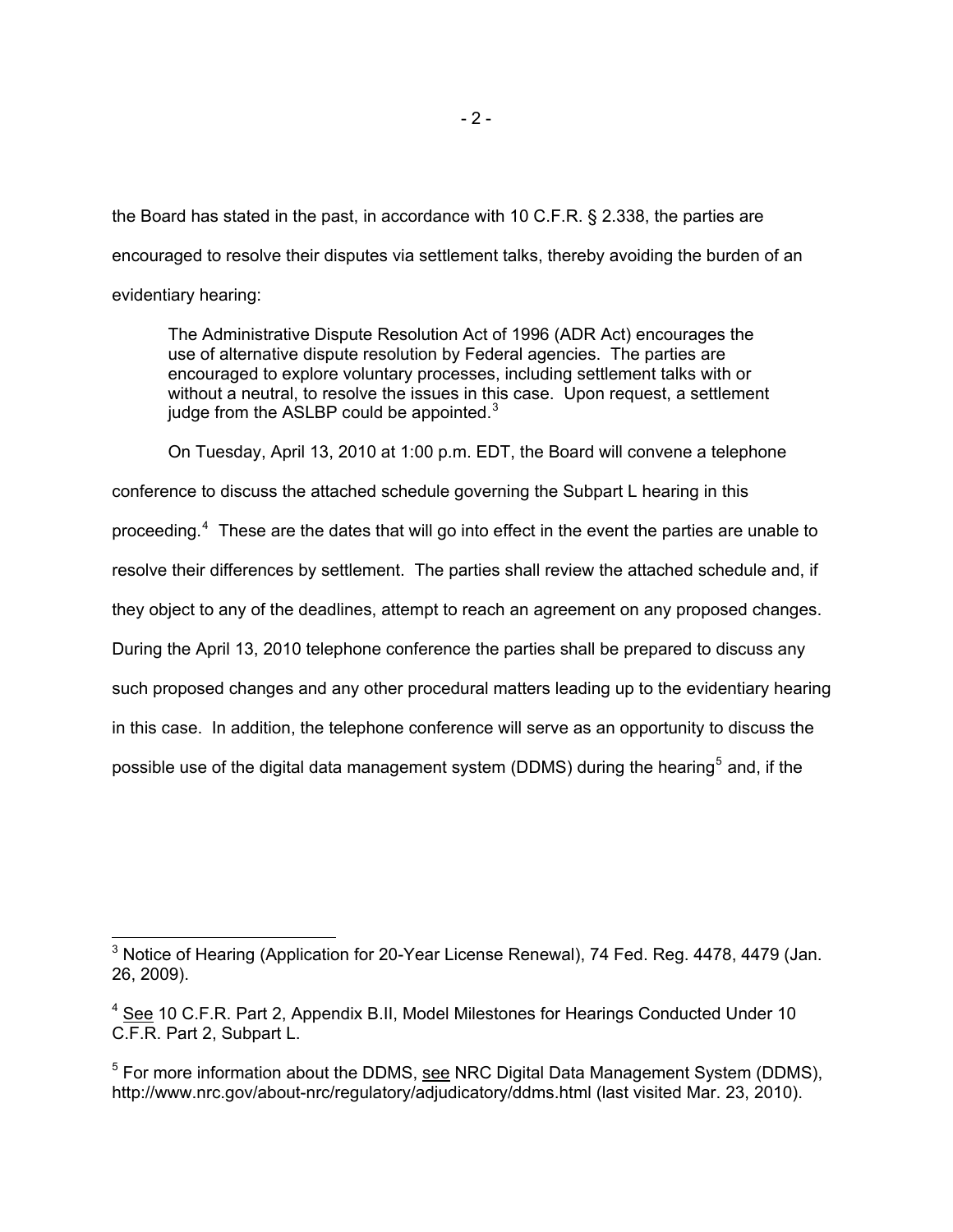parties so desire, the status of settlement discussions. Logistical details regarding the teleconference will be distributed by email during the upcoming weeks.

It is so ORDERED.

THE ATOMIC SAFETY AND LICENSING BOARD<sup>[6](#page-2-0)</sup>

*/RA/*

William J. Froehlich, Chairman ADMINISTRATIVE JUDGE

*/RA/*

Dr. Gary S. Arnold ADMINISTRATIVE JUDGE

## */RA, by Edward R. Hawkens for/*

Dr. Thomas J. Hirons ADMINISTRATIVE JUDGE

Rockville, Maryland March 23, 2010

<span id="page-2-0"></span><sup>————————————————————&</sup>lt;br><sup>6</sup> Copies of this order were sent this date by the agency's E-Filing system to counsel for all parties.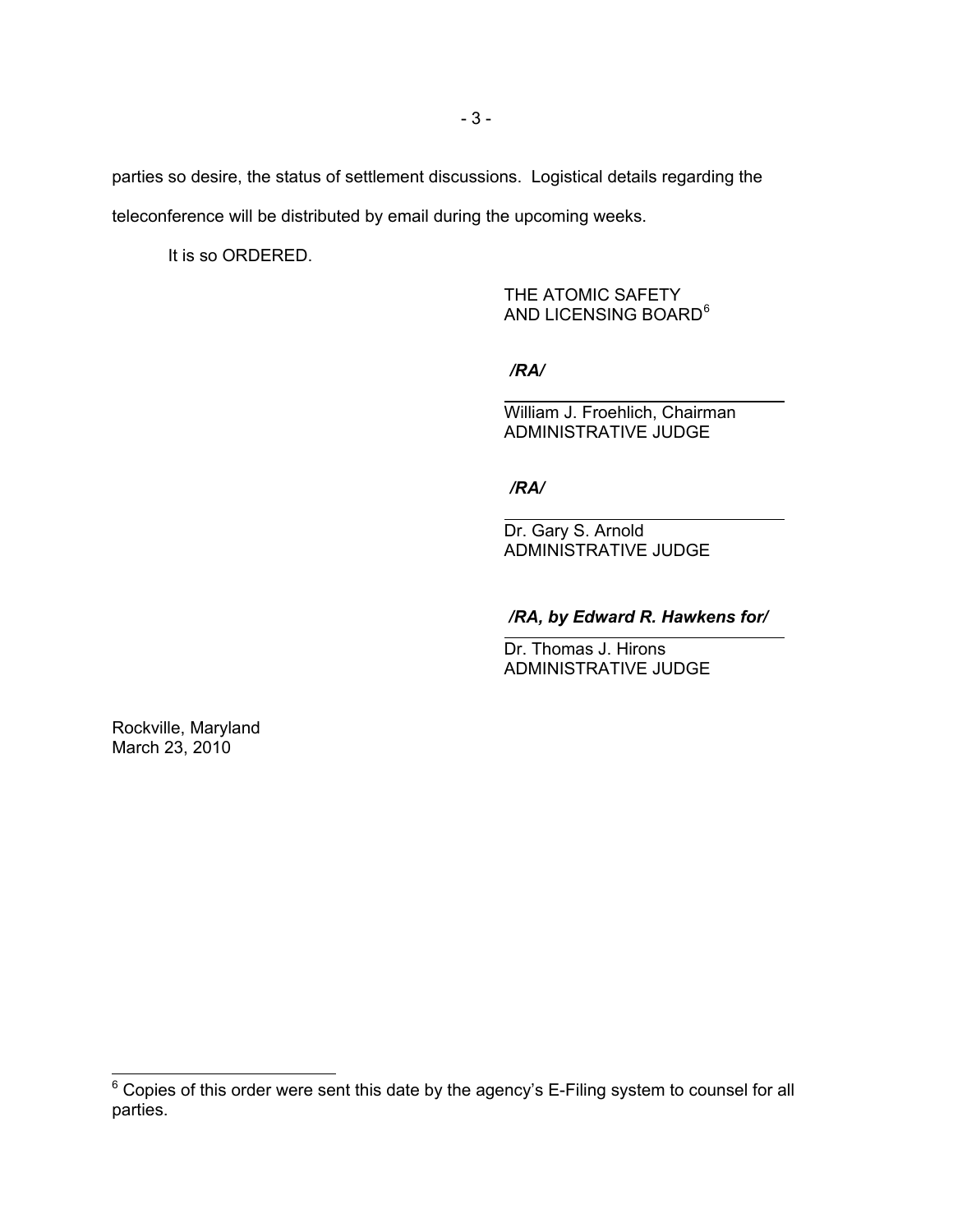# **Prairie Island License Renewal Hearing Schedule[1](#page-3-0)**

| Mandatory disclosures due                                                                    | April 23, 2010 <sup>2</sup> |
|----------------------------------------------------------------------------------------------|-----------------------------|
| Initial written statements of<br>position and prefiled written<br>testimony and exhibits due | June 10, 2010               |
| Reponses to statements of<br>position and rebuttal<br>testimony due                          | June 21, 2010               |
| Motions in limine and<br>motions to strike due                                               | July 1, 2010                |
| Responses to motions in<br>limine and motions to strike<br>due                               | July 8, 2010                |
| Parties to submit proposed<br>questions for Board to ask                                     | July 20, 2010               |
| Motions for cross-<br>examination due <sup>3</sup>                                           | July 20, 2010               |
| Final telephone prehearing<br>conference                                                     | August 3, 2010              |
| <b>Evidentiary hearing</b>                                                                   | August 17, 2010             |
| Proposed findings of fact and<br>conclusions of law due                                      | September 16, 2010          |
| Responses due                                                                                | October 1, 2010             |
| Initial decision issued                                                                      | November 15, 2010           |

<span id="page-3-0"></span> 1 The following schedule contemplates the litigation of only one contention – PIIC's aging management contention based on a weak safety culture. If any additional new or non-timely contentions are subsequently filed, the Board may need to amend the schedule accordingly.

<span id="page-3-1"></span> $2$  Mandatory disclosures are to be updated on the last business day of each month, beginning in May 2010. Mandatory disclosures includes the witness lists and privilege logs required under 10 C.F.R. § 2.336(a) and (b).

<span id="page-3-2"></span> $3$  These motions are filed in camera, and therefore no answers can be filed.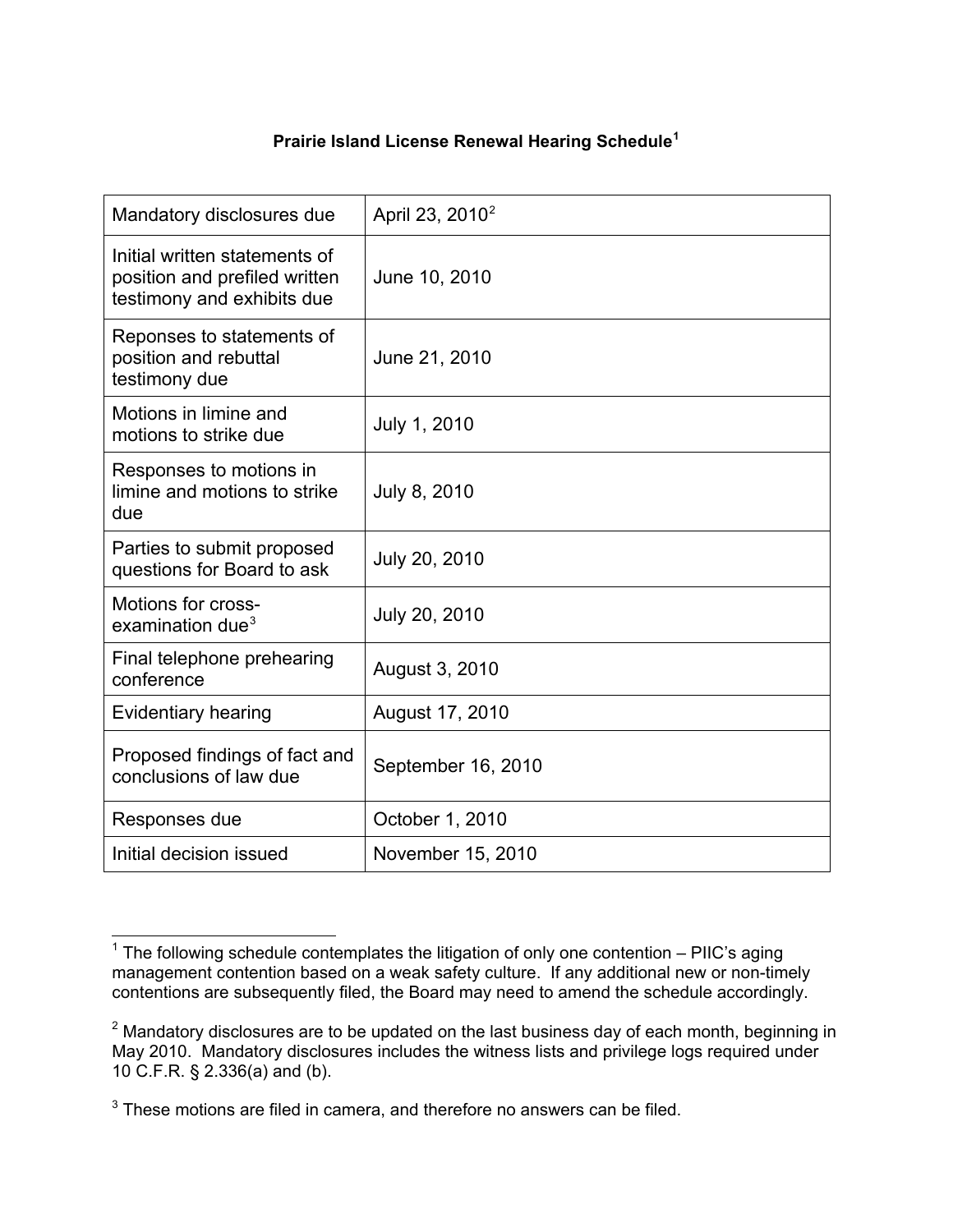#### UNITED STATES OF AMERICA NUCLEAR REGULATORY COMMISSION

| In the Matter of                                            |             |                        |
|-------------------------------------------------------------|-------------|------------------------|
| NORTHERN STATES POWER COMPANY                               |             |                        |
| (Prairie Island Nuclear Generating Plant,<br>Units 1 and 2) | Docket Nos. | 50-282-LR<br>50-306-LR |
| (License Renewal)                                           |             |                        |

## CERTIFICATE OF SERVICE

I hereby certify that copies of the foregoing LB ORDER (CONVENING TELECONFERENCE AND ESTABLISHING HEARING SCHEDULE) have been served upon the following persons by Electronic Information Exchange.

Office of Commission Appellate Adjudication U.S. Nuclear Regulatory Commission Washington, DC 20555-0001 E-mail: ocaamail@nrc.gov

U.S. Nuclear Regulatory Commission Office of the Secretary of the Commission Mail Stop O-16C1 Washington, DC 20555-0001 Hearing Docket E-mail: hearingdocket@nrc.gov

U.S. Nuclear Regulatory Commission. Atomic Safety and Licensing Board Panel Mail Stop T-3F23 Washington, DC 20555-0001

Administrative Judge William J. Froehlich, Chairman E-mail: wjf1@nrc.gov

Administrative Judge Gary S. Arnold E-mail: gxa1@nrc.gov

Administrative Judge Thomas J. Hirons E-mail: thomas.hirons@nrc.gov

Matthew Rotman, Law Clerk E-mail: mfr1@nrc.gov

U.S. Nuclear Regulatory Commission Office of the General Counsel Mail Stop O-15D21 Washington, DC 20555-0001 Edward Williamson, Esq. Beth Mizuno, Esq. David Roth, Esq. Brian G. Harris, Esq. Maxwell Smith, Esq. Brian Newell E-mail: elw2@nrc.gov bnm1@nrc.gov der@nrc.gov brian.harris@nrc.gov maxwell.smith@nrc.gov bpn1@nrc.gov

OGC Mail Center : OGCMailCenter@nrc.gov